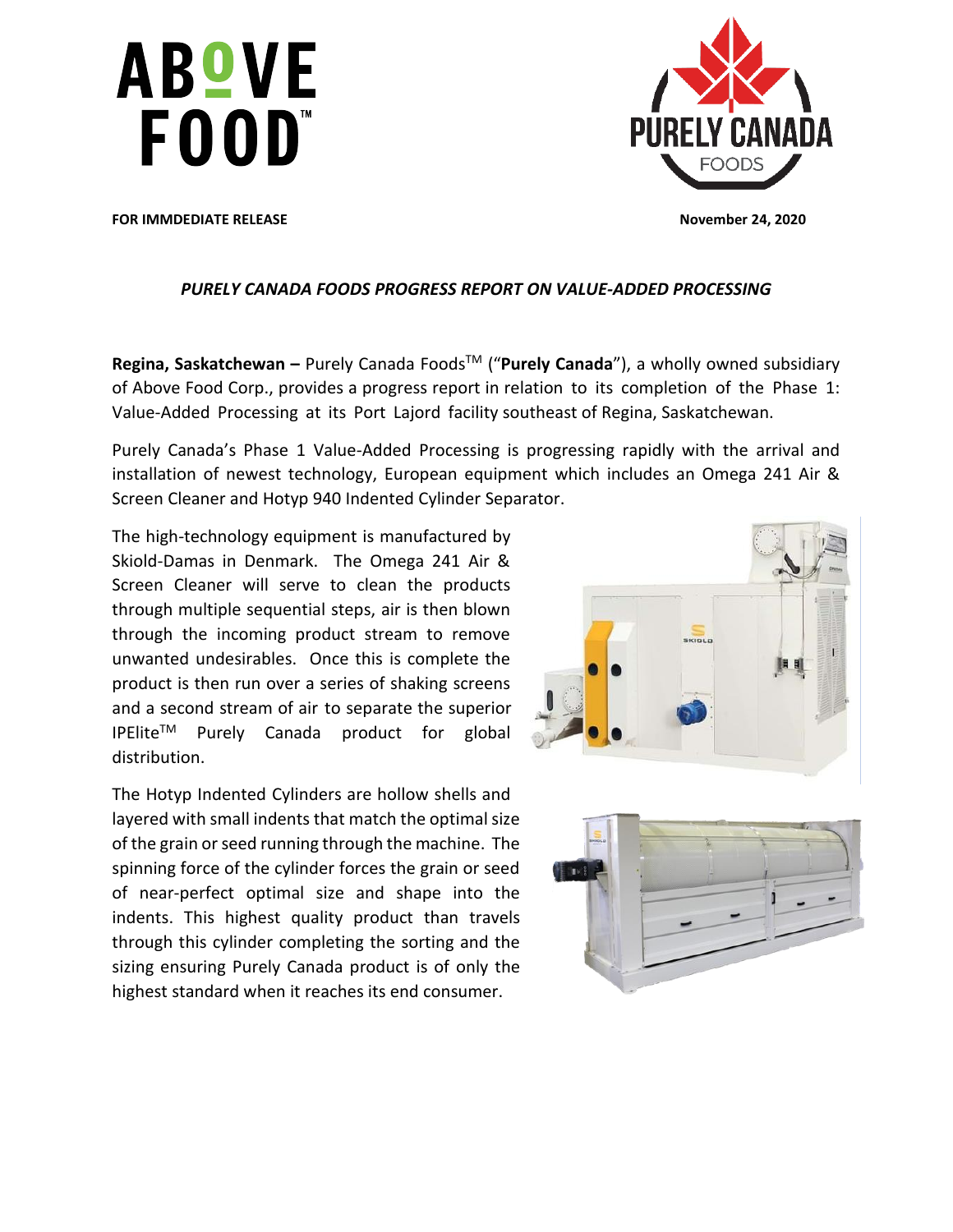The completion of the steel storage bins and bucket elevators, adjacent to the newly completed value-add processing centre, ensures that the handling and storage of Purely Canada's ingredients are safe, clean, and its Identity Preservation integrity is maintained as one of the important steps of the seed to dinner plate value chain.

Tyler West, CEO of Purely Canada comments "With the addition of our advanced equipment and storage silos, Purely Canada's product will only be of the highest quality standards. This equipment and handling process will ensure our consumers are receiving best in class with



every shipment." Tyler West adds, "This new high capacity cleaning, sizing, and sorting equipment will facilitate additional varieties of crops that we will process into ingredients."

Purely Canada is a vertically integrated company supplying whole foods and ingredients, from the vast and pristine lands of Western Canada to the tables of the world. Purely Canada is a recognized wholesale plant-based protein ingredient provider in Canada, with a vertically integrated agri-foods business, including Canada's largest certified organic facility, Canada's fifth largest inland grain terminal, railway infrastructure private railcar fleet, and strategic farm acres, ensuring a best-in-class plant protein supply chain.

Purely Canada purchases, processes, transports, and merchandizes Identity Preserved Ingredients from Saskatchewan and Alberta to global customers in North America, Asia, Europe, and Africa.

At Purely Canada we understand that Nothing is Above Nature. Our five generations of farmers that have farmed the same lands, have taught us that our relationship with nature defines how we live and what we eat. All our food starts with a seed. Our food is whole by nature's design. We know every step of its journey from our fields to people's plates. We know the impact on the environment; we know who has touched it, we know its whole story. And we tell it proudly.

On October 8, 2020, Purely Canada announced its merger with Above Food Inc. ("**Above Food**"). Above Food is a plant protein food business that develops and distributes delicious, and densely nutritious plant-based alternatives to meat (Above Meat) and dairy (Above Dairy) through their proprietary Whole-Plant Protein Formulations. The first brand for this combined entity is a range of meat substitutes, Above Meat which will be quickly followed by Above Dairy, a product range that promises to redefine what good tastes like, in the alternative dairy space. Purely Canada is completing its due diligence and expects finalization of this transaction by the end of October.

# ABOVE FOOD"